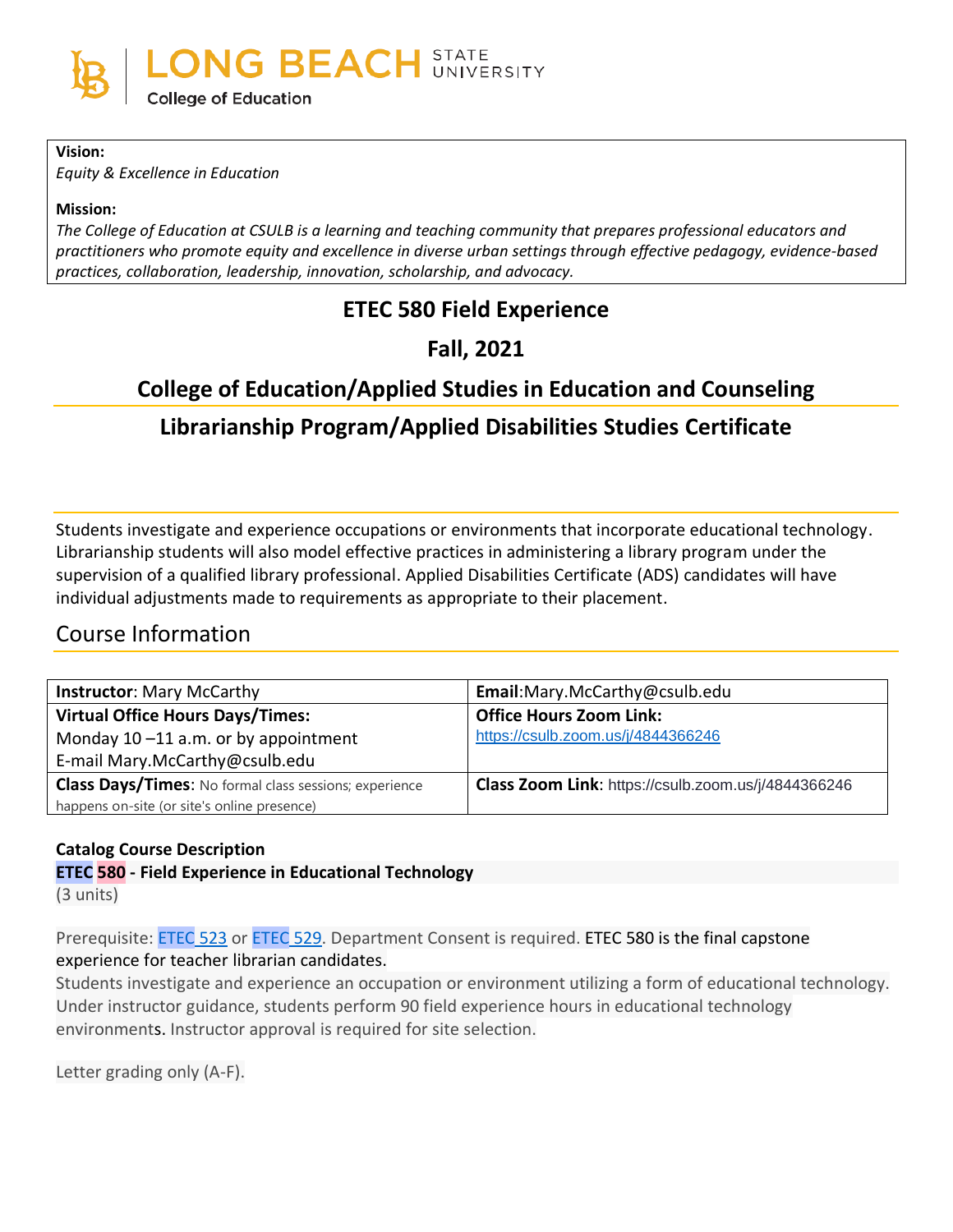# **Program Learning Outcomes: (PLOs)**

PLO #1: Apply knowledge of multicultural, ethical & legal issues pertaining to using ICT with the global community.

PLO #2: Synthesize leadership principles within the practice of information and educational technology.

PLO #3: Apply instructional design principles to locate, evaluate and develop educational materials.

PLO #4: Integrate theoretical perspectives to review, interpret, and apply research in learning technology.

PLO #5: Demonstrate effective written, electronic, and oral communications that reflect critical thinking and information literacy.

PLO #6: Design, develop, implement, and assess learning experiences.

PLO #7: Promote reading for learning, personal growth, and enjoyment.

PLO #8: Organize collections according to standard library cataloging and classification principles.

## **Course Student Learning Outcomes and Goals**

Student Based Learning Outcomes:

By the end of the course, each student will demonstrate their knowledge and skill to:

- a. Apply knowledge and skills from coursework to work settings.
- b. Demonstrate knowledge of various and complex processes involved in the successful development, implementation, and practice of certain educational technologies.
- c. Explain the role of educational technology and media information within a specific organization.
- d. Analyze the knowledge, skills, and dispositions needed to effectively administer and implement an educational technology or library program within an organization.
- e. Collaborate with personnel within an organization.
- f. Apply ethnographic research techniques to investigate an issue related to the use of educational technology and information.

Subject Matter to Examine at the Field Site:

I. Educational technology processes (SLO a, b)

A. Developing educational technologies

B. Deploying educational technologies

C. Using educational technologies

II. The role of educational technology and media information within a specific organization (SLO a, c)

A. Assessing the role of educational technology and media information within an organization

- B. Carrying out the role of educational technology and media information within an organization
- III. The administrative role of the educational technology/information professional (SLO a, d)

A. Assessing the role of the educational technology/information professional within an organization

B. Carrying out the role of the educational technology/information professional within an organization

IV. Managing resources (SLO a, b, c, d) **teacher librarians only**

A. Assessing material resources (print, audio-visual, digital)

B. Organizing material resources

- C. Maintaining material resources
- V. Managing services (SLO a, b, c, d)
	- A. Assessing educational technology and media information services
	- B. Assessing human resources who provide educational technology and media information services
	- C. Supervising and coordinating educational technology and media information services

## VI. Collaboration (SLO a, e)

- A. Identifying existing and potential collaborators
- B. Identifying existing and potential areas for collaboration
- C. Practicing collaboration within an organization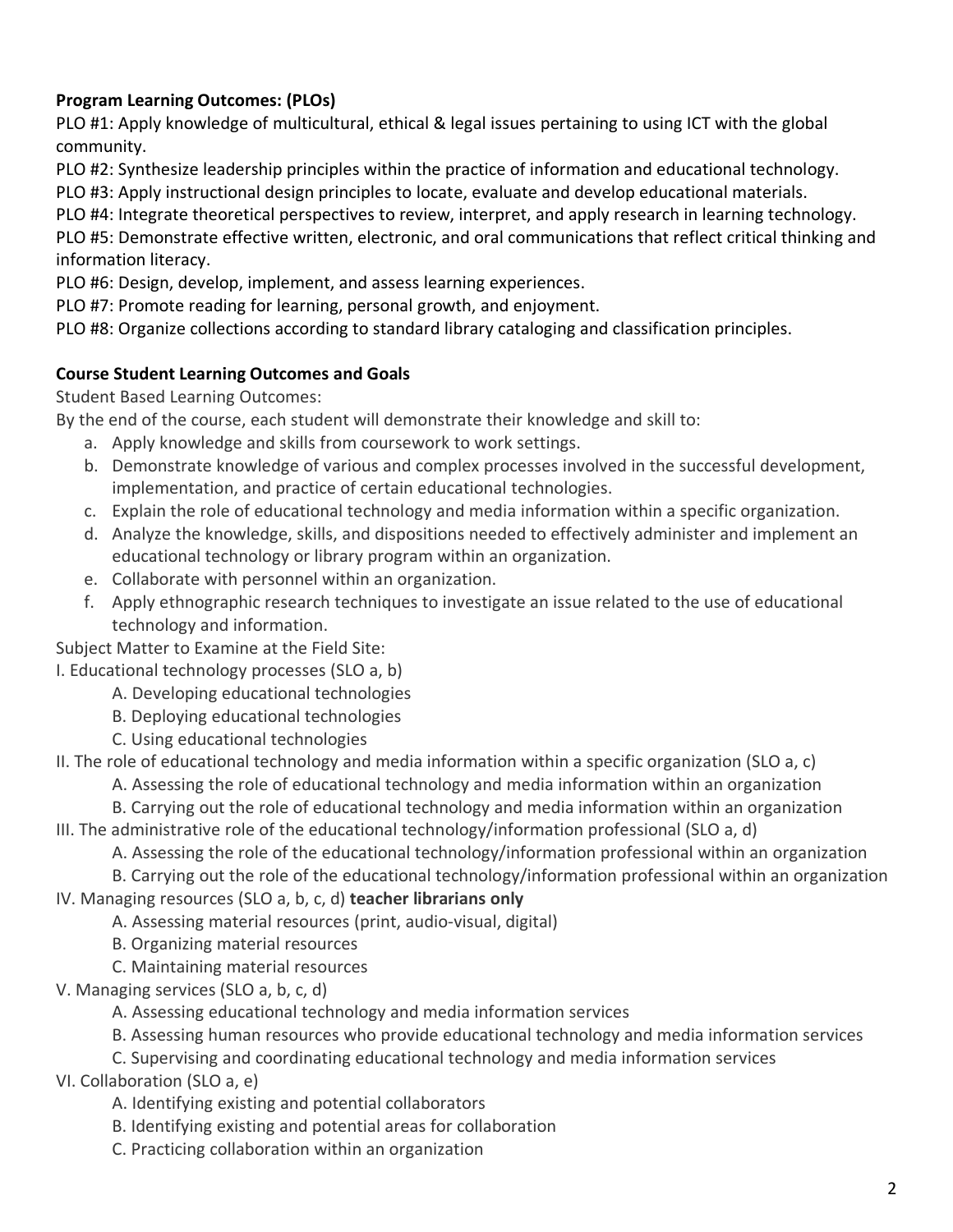At one site you will conduct ethnographic research and analysis of a pertinent issue at the site.

### **Required Texts/Course Materials:**

There are no required texts.

Recommended Texts (as appropriate for the position) American Association of School Librarians. (2017). *National School Library Standards*[. http://standards.aasl.org/](http://standards.aasl.org/)

California State Department of Education. (2011). *California model school library standards*. Sacramento, CA: Author. https://www.cde.ca.gov/be/st/ss/documents/librarystandards.pdf

California State Department of Education. (2010). *California Standards K-12* https://www.cde.ca.gov/be/st/ss/index.asp Emerson, R. M., Fretz, R. I., & Shaw, L. L. (2011). *Writing ethnographic fieldnotes* (2nd ed.). Chicago, IL: University of Chicago Press.

### **Mode of Delivery and Technical Requirements**

This course is fieldwork, and the mode of delivery and technical requirements may vary. As conditions allow, the fieldwork may be done on-site or virtually. The class does not meet apart from the site.

To access this course on [BeachBoard](https://bbcsulb.desire2learn.com/d2l/home) and [Zoom,](https://csulb.zoom.us/meeting) students will need access to the Internet and a supported web browser (Safari, Google Chrome or Firefox). Log in to [BeachBoard](https://bbcsulb.desire2learn.com/) with your CSULB Campus ID and BeachID password. Once logged in, you will see the course listed in the My Courses widget; click on the title to access the course. To access Zoom, first [install the latest version](https://zoom.us/download) of the Zoom app on your device. If students need technical assistance during the course or would like to report a technical issue with BeachBoard or Zoom, they should contact the [Technology Help Desk.](https://www.csulb.edu/academic-technology-services/academic-technology-resources-for-students) The university provides a variety of [technology resources](https://www.csulb.edu/academic-technology-services/academic-technology-resources-for-students) to students.

## **Course Communication**

Students are expected to contact the field site and set up their schedule with the Site Supervising Teacher. Communication with the Field Experience Instructor is by email, text, or phone call. All assignment information is on BeachBoard. Assignments are reviewed and turned in online, via email and e-portfolio.

# Course Evaluation Components and Grading

### **Course Grading Scale**

| Letter Grade | Percentage    |
|--------------|---------------|
|              | 90-100%       |
|              | 80-89%        |
|              | 70-79%        |
|              | 60-69%        |
|              | 59% and below |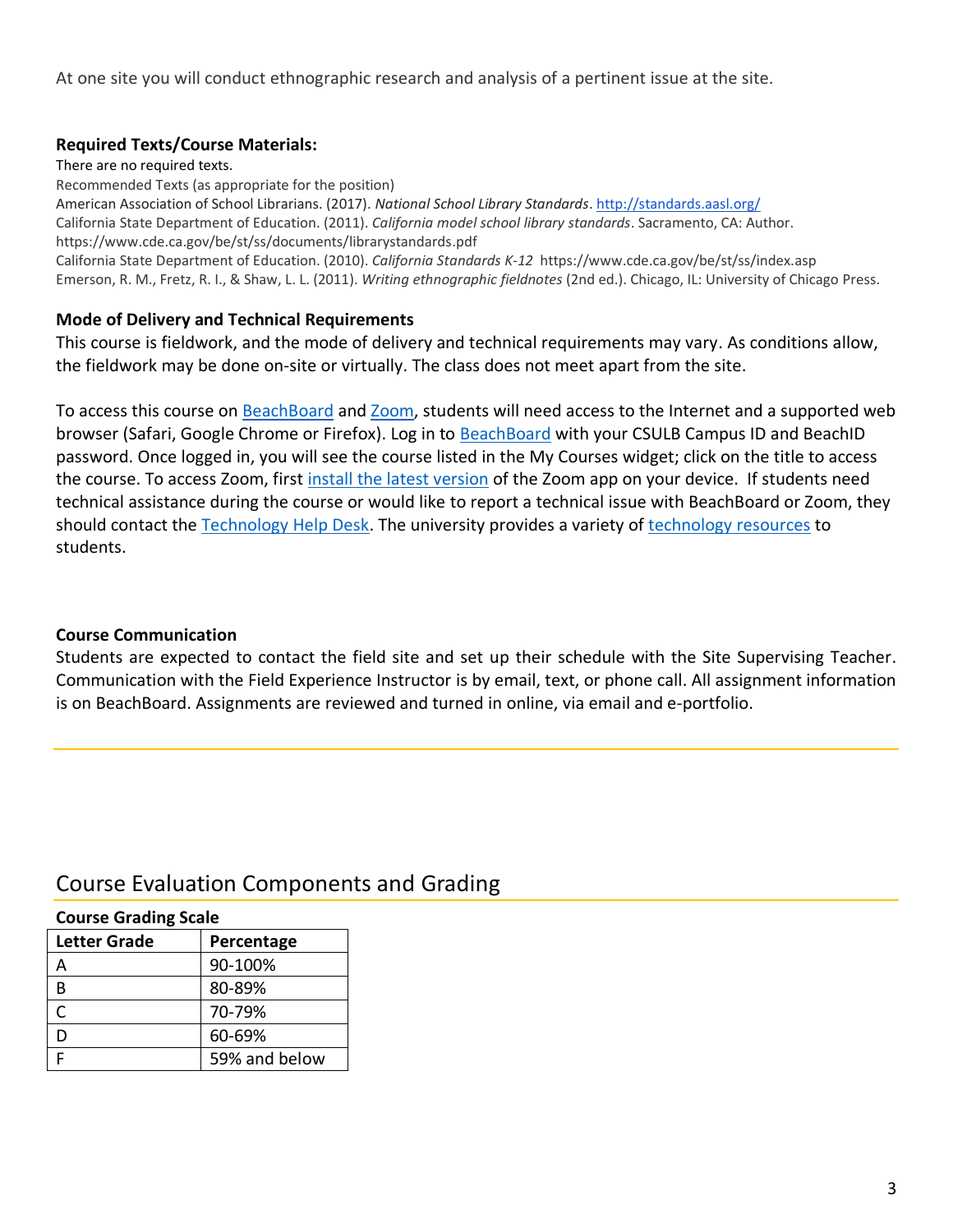### **Evaluation Components and Weight**

| <b>Evaluation Component</b>                                                                                                                                                                                                                                                                                                                                                                                                            | <b>Linked to</b><br><b>SLO</b> | <b>Weight/points</b> |
|----------------------------------------------------------------------------------------------------------------------------------------------------------------------------------------------------------------------------------------------------------------------------------------------------------------------------------------------------------------------------------------------------------------------------------------|--------------------------------|----------------------|
| Self-Assessment: At the beginning of the semester, students will assess<br>competencies. (Part of 580 e-portfolio.)                                                                                                                                                                                                                                                                                                                    | SLO a-f                        | 5%/20                |
| Reflective Log: students describe, analyze, and self-reflect on their<br>workplace experience for each day and site. Final Reflection required.                                                                                                                                                                                                                                                                                        | SLO a-f                        | 15%/60               |
| Technology Assignment: students participate in a technology process.                                                                                                                                                                                                                                                                                                                                                                   | SLO b, c                       | 10% / 40             |
| Administrative Assignment: students participate in an aspect of<br>technology/media information administration.                                                                                                                                                                                                                                                                                                                        | SLO d                          | 10% / 40             |
| Collaborative Assignment: (Signature assignment) students collaborate<br>with one or more staff (in addition to the site supervising teacher) at<br>the workplace to manage technology/media information resources or<br>services. For teacher librarians, this consists of a lesson. For non-TL's<br>this can be a coaching session (1-1), or an online tutorial/screencast as<br>well as a typical lesson/ professional development. | SLO e                          | 25%/100              |
| Ethnographic Research Assignment: students identify one aspect of<br>the workplace setting (at one site) that addresses technology/media<br>information resources or services and conduct an ethnographic<br>research investigation; they write up their activity and analysis and<br>include an action plan.                                                                                                                          | SLO f                          | 15%/60               |
| E-portfolios:                                                                                                                                                                                                                                                                                                                                                                                                                          | SLO a-f                        | 20%/80               |
| 580 e-portfolio: Students maintain an e-portfolio of evidence relative<br>to their workplace experience. For Disability Certificate only students,<br>the e-portfolio consists of 580 assignments only. The 580 e-portfolio<br>will appear as a tab in the program e-portfolio. All e-portfolios should<br>be submitted at the end of the course.                                                                                      |                                |                      |
| <b>Total</b>                                                                                                                                                                                                                                                                                                                                                                                                                           |                                | 100% /400            |

### **Assignments:**

# *All assignments are submitted vie e-mail to the instructor ([Mary.McCarthy@csulb.edu](mailto:Mary.McCarthy@csulb.edu))*

# *Detailed instructions for assignments can be found on Beachboard under the Content tab.*

#### *Project Guidelines*

| The text has 1 or 2<br>The text has a few<br>The text has several<br>No grammatical<br>errors in grammar,<br>errors (3 or fewer) in<br>errors. Writing flows<br>capitalization,<br>errors in grammar,                                                                                                                                                                                                                                                                                                                                                                                                                                                                                                                   | <b>Unable to Score</b>                                                                                                                                                                                                               |
|-------------------------------------------------------------------------------------------------------------------------------------------------------------------------------------------------------------------------------------------------------------------------------------------------------------------------------------------------------------------------------------------------------------------------------------------------------------------------------------------------------------------------------------------------------------------------------------------------------------------------------------------------------------------------------------------------------------------------|--------------------------------------------------------------------------------------------------------------------------------------------------------------------------------------------------------------------------------------|
| well and reflects an<br>punctuation, and<br>capitalization,<br>grammar,<br>understanding of<br>spelling requiring<br>punctuation, and<br>capitalization,<br>material. Writing is<br>minor editing.<br>spelling requiring<br>punctuation, or<br>crisp, clear, and<br>Writing is clear and<br>editing and revision.<br>spelling requiring<br>organized. Meaning<br>minor editing and<br>succinct. The writing<br>(4 or more errors).<br>is evident.<br>revision. Writing is<br>There is a lack of<br>incorporates the<br>active voice when<br>somewhat organized<br>organization.<br>but tends to wander.<br>Misspelled words,<br>appropriate. Uses<br>pronouns, modifiers,<br>Writing is generally<br>incorrect grammar, | The text has many<br>errors in grammar,<br>capitalization,<br>punctuation, and<br>spelling requiring<br>editing and revision.<br>No organization in<br>writing. Writing is<br>convoluted or does<br>not follow basic<br>conventions. |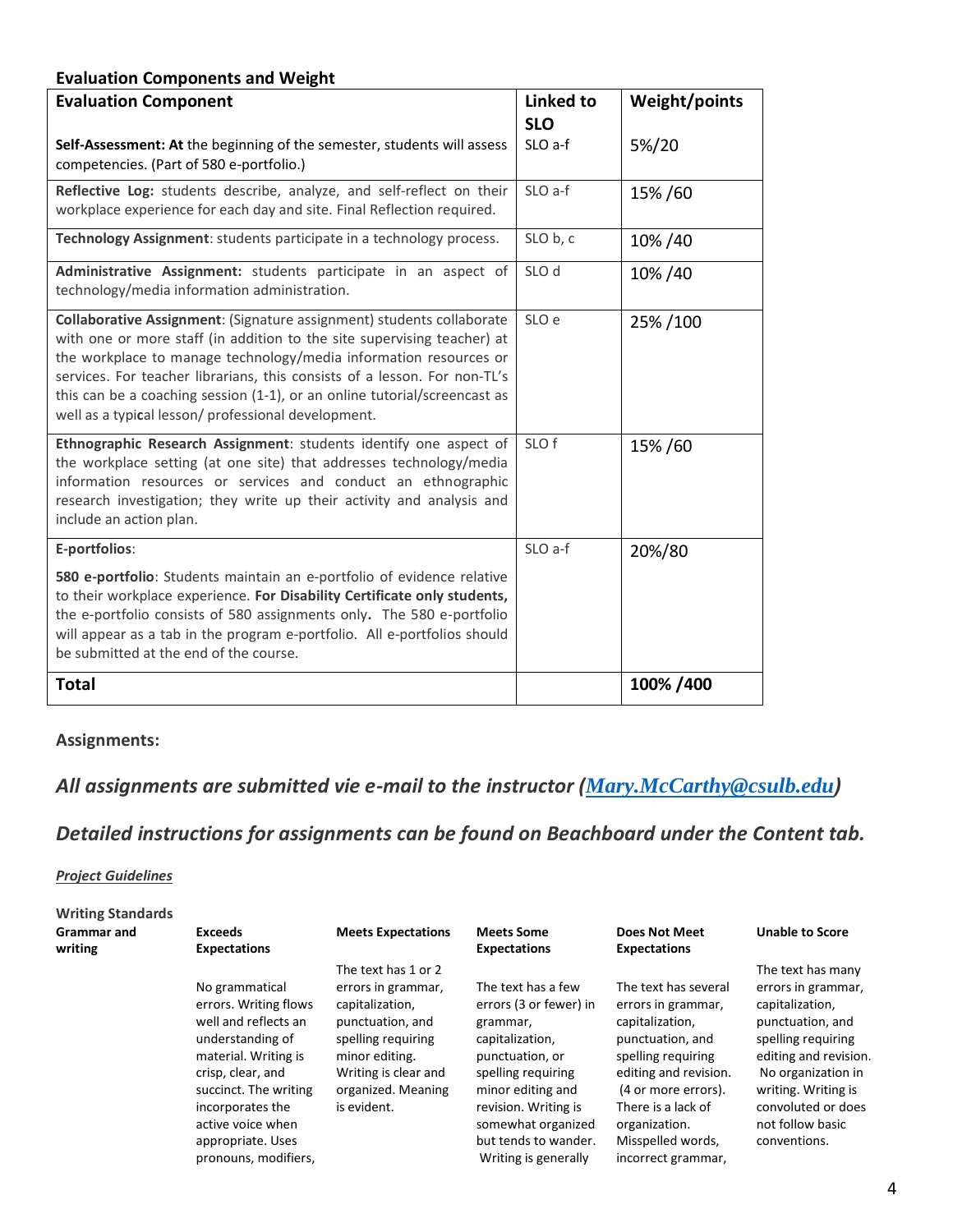clear, but unnecessary words are occasionally used. Meaning is sometimes hidden.

and improper punctuation are evident.

*Ethnography, Administrative Assignments, and Technical Assignments must be approved by the Field Experience Instructor.* 

All assignments will be due on mutually agreed upon dates based on input from the Site Supervising Teacher *and the Field Experience Instructor.*

*At least one assignment must address diversity issues. (ethnicity, disability, socioeconomic status, etc.)*

*At least three assignments must be completed at each site.*

The Field Experience Instructor reserves the right to have the candidate repeat an assignment if a grade of A *or B is not achieved.*

**1.Self-Assessment:** At the beginning of the semester, students will assess competencies and identify areas of potential growth.

**2.Reflective Log:** Maintain a reflective log; include your name, the Field Experience school, the date, and hours worked that day, activities list, a paragraph of reflection, and the cumulative totals hours worked at the site. Key each entry to the Standard(s) for TL or ETEC competence. These notes can be brief, but by the end of the 45 hours at each site, the reflective log should show evidence of experiences under each Program SLO. Send the reflective log to the Field Experience Coordinator ([Mary.McCarthy@csulb.edu](mailto:Mary.McCarthy@csulb.edu)).

**3. Collaboration/Teaching and Learning: At one site, c**ollaborate with site staff to manage technology/media information resources or services. Teacher librarian candidates develop and implement a collaborative, standards-based lesson (requiring collaboration with a classroom teacher and the site supervisor) that will include some form of pre- and post-assessment. The lesson plan should include standards taught, a brief description of the class, copies of handouts for student use, presentation aids, links, etc. Include both pre- and post-lesson assessments to measure your impact on student learning. Schedule the lesson at a time the Field Experience Coordinator can observe you at the school. Include the lesson plan, materials, and reflections after lesson delivery in your portfolio when you submit it. Please refer to the Field Experience Collaborative Lesson Assignment document.

**4. Technology-Enhanced Process or Learning Environment Assignment**: **At both sites**, participate in a technology-enhanced activity that supports information/knowledge and equity/diversity. Typical projects include: selecting digital resources for purchasing or withdrawal; developing instructional aids for using technology; modifying technology so that students with special needs are ensured physical and intellectual access to information and ideas; developing/implementing technology-enhanced access strategies for LEP students.

**5. Administrative Assignment: At both sites, p**articipate in an activity that extends beyond the library/tech center itself to identify its role within the site. Typical projects include: assisting in curriculum development; helping plan schoolwide initiatives that involve the tech center or library media program (e.g., cross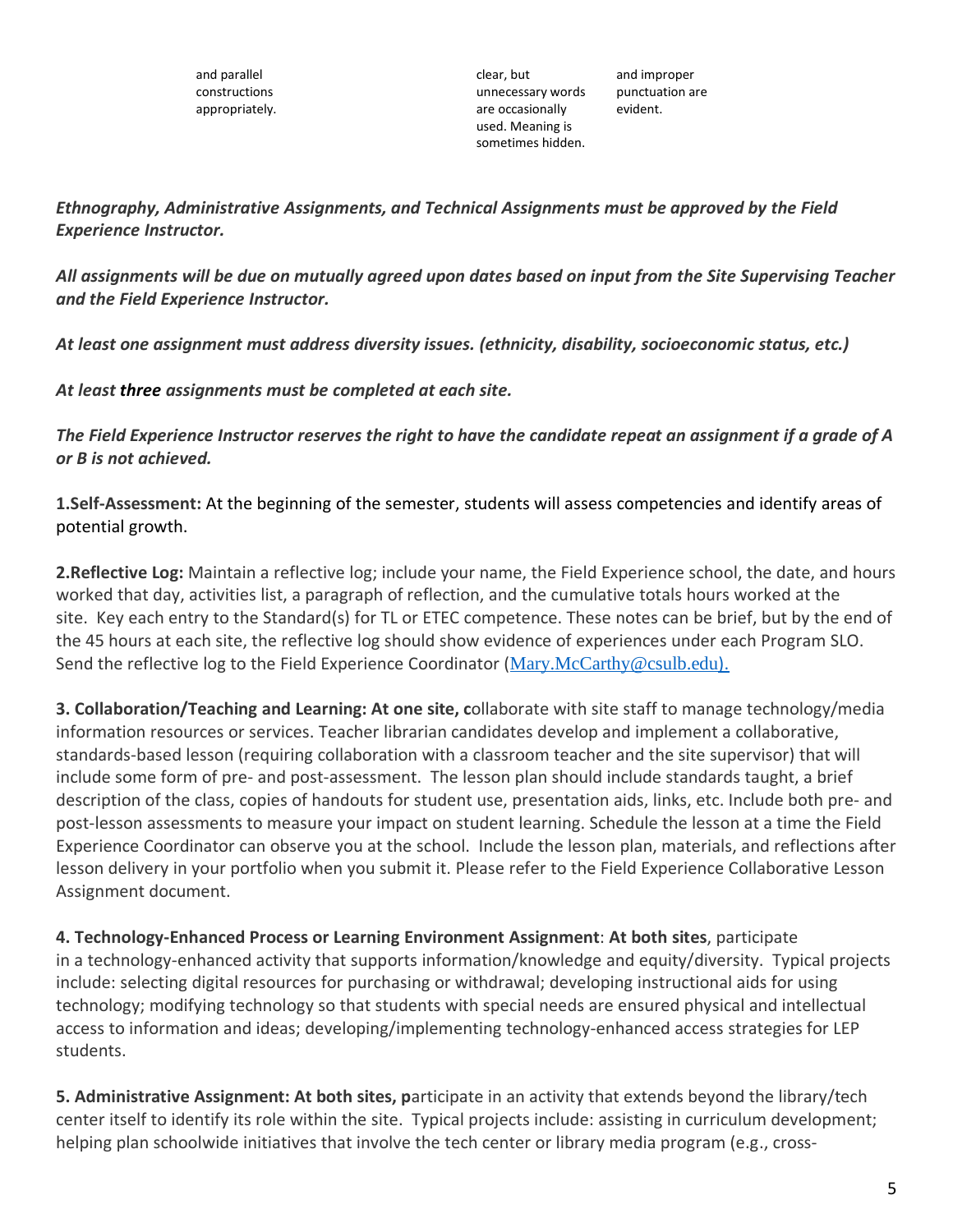curriculum technology, class-size reduction, reform efforts, reading initiatives, etc.); assisting in a staff development effort; assessing an aspect of the library media program considering community needs.

**6. Ethnographic Research and Action Plan Assignment: At one site,** identify one aspect of the workplace setting that addresses technology/media information resources or services, and conduct an ethnographic research investigation; write up your activity and analysis. The area of investigation should address one of the following topics: educational technology processes, administration, managing resources, managing services, collaboration, or the role of educational technology and media information within a specific organization. Sample specific areas of investigation include (but are not limited to): collection development, resource management, student information seeking behaviors, collaboration, supervision/ training of staff or aides (including volunteers), instructional strategies, communication (e.g., website, signage, promotional materials, organizational structure and dynamics, the library's assessment role within the institution. Collect data about the issue (e.g., observation, interviews, content analysis), and analyze the results in terms of your professional domain. Create (but do not carry out) an action plan to address an issue you have identified in your ethnography. Some sources to help you with methodology follow:

[https://www.tesol.org/read-and-publish/journals/tesol-quarterly/tesol-quarterly-research](https://www.tesol.org/read-and-publish/journals/tesol-quarterly/tesol-quarterly-research-guidelines/qualitative-research-(critical)-ethnography-guidelines)[guidelines/qualitative-research-\(critical\)-ethnography-guidelines](https://www.tesol.org/read-and-publish/journals/tesol-quarterly/tesol-quarterly-research-guidelines/qualitative-research-(critical)-ethnography-guidelines)

<http://education.stateuniversity.com/pages/2361/Research-Methods-QUALITATIVE-ETHNOGRAPHIC.html> Good context but more thorough/advanced than needed for this experience: [http://www.erialproject.org/wp](http://www.erialproject.org/wp-content/uploads/2011/03/Toolkit-3.22.11.pdf)[content/uploads/2011/03/Toolkit-3.22.11.pdf](http://www.erialproject.org/wp-content/uploads/2011/03/Toolkit-3.22.11.pdf)

## **7. 580 e-portfolio:**

Keep an e-portfolio of your entire Field Experience ETEC 580. This e-portfolio will include your: selfassessment, reflective logs (including a final reflection), administrative and technology assignments, ethnography and action plan, lesson plans for any classes you have taught, final reflection, and other evidence for meeting program standards. It will be due to Mary McCarthy and should be included as a link on your Program e-Portfolio.

Program and 580 e-portfolio exemplars: <https://elizabethgsmit.wixsite.com/etecportfolio> (exemplar for two placements) [https://sites.google.com/view/dana-saavedra-eportfolio/home](https://nam12.safelinks.protection.outlook.com/?url=https%3A%2F%2Fsites.google.com%2Fview%2Fdana-saavedra-eportfolio%2Fhome&data=04%7C01%7CMary.McCarthy%40csulb.edu%7C53680ea171b147cc3aad08d94d80d256%7Cd175679bacd34644be82af041982977a%7C0%7C0%7C637626037951005243%7CUnknown%7CTWFpbGZsb3d8eyJWIjoiMC4wLjAwMDAiLCJQIjoiV2luMzIiLCJBTiI6Ik1haWwiLCJXVCI6Mn0%3D%7C1000&sdata=MxG4HCuUtfc7LZ3DoqqWphgpsfp8pqenNuGoLa7ZOLA%3D&reserved=0) (exemplar for one placement)

### Course Policies

### **Attendance and Participation**

Course Policies: For attendance, withdrawal, grading and late assignment policies, refer to the appropriate section in the current CSULB catalog.

Specific Field Experience Requirements (see [http://www.csulb.edu/lmt](http://www.csulb.edu/lmt ) for added teacher librarian details): Candidates (graduate students) are required to complete a minimum of 90 hours. For teacher librarians, a minimum of 45 hours each at an elementary/middle school and at a high school is required. Points are based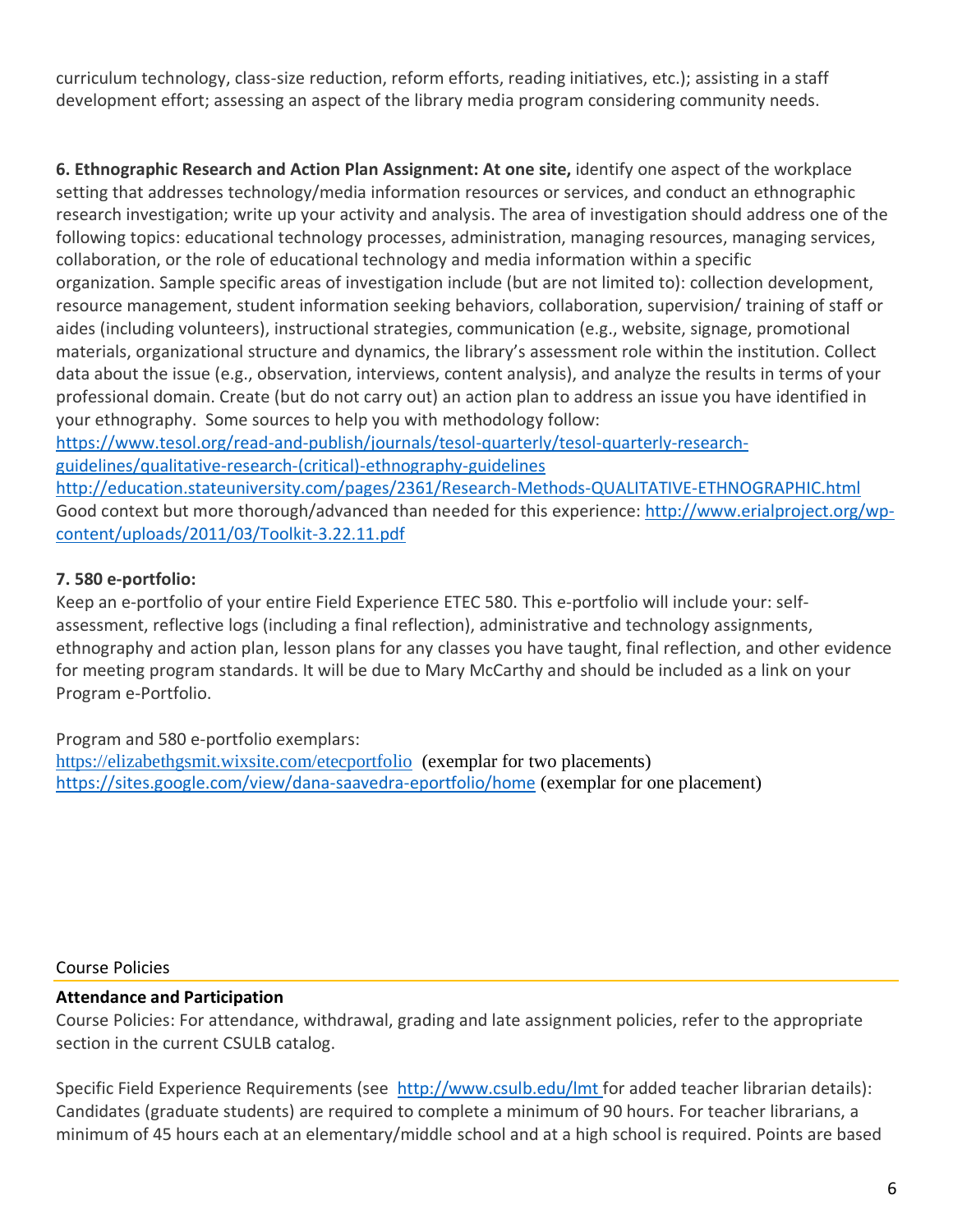on accuracy, thoroughness, clarity, and insight exemplifying graduate study quality. Evaluation will be based on thoroughness, clarity, accuracy, and alignment with directions.

Each Site Supervising Teacher will plan a schedule of activities with you at your preliminary meeting, based on your self-assessment of competencies and goals for improvement. This should include three projects that you will complete at that site. At least one project should incorporate technology, and one project should address diversity. (For teacher librarians, all activities should also align with the California Commission on Teacher Credentialing Teacher Librarian Competency Standards 2-8 ([http://www.ctc.ca.gov/educator-](http://www.ctc.ca.gov/educator-prep/standards/Teacher-Librarian-Service-Credential.pdf). )

[prep/standards/Teacher-Librarian-Service-Credential.pdf\).](http://www.ctc.ca.gov/educator-prep/standards/Teacher-Librarian-Service-Credential.pdf). ) ) Be sure the plan includes a list of dates that you will be working on site and the hours you will work each day. Each weekly schedule should include a specific time to evaluate the work completed during the week and to plan the next week. If you are going to be absent, be sure to call your supervisor.

Disabilities Certification student candidates are required to complete a minimum of 90 hours at an approved site. Students should work with patrons/clients under the supervision of the site mentor. Expectations include working with technology and administration.

### **Late Work/Make-up Policy**

All work is due by the end of the semester. Due to the individual nature of field experience, there are no specific due dates for assignments.

## **Plagiarism/Academic Integrity Policy**

There is zero tolerance for cheating, plagiarism, or any other violation of academic integrity in this course. Work submitted is assumed to be original unless your source material is documented using proper citations. Using the ideas or words of another person, even a peer or a web site, as if it were your own, constitutes plagiarism. It is your responsibility to review the University policy on [Cheating and Plagiarism](http://catalog.csulb.edu/content.php?catoid=5&navoid=369#cheating-and-plagiarism) that governs your participation in courses at CSULB.

### **University Withdrawal Policy**

Class withdrawals during the final 3 weeks of instruction are not permitted except for a very serious and compelling reason such as accident or serious injury that is clearly beyond the student's control and the assignment of an Incomplete grade is inappropriate (see [Grades\)](http://www.csulb.edu/depts/enrollment/student_academic_records/grading.html). Application for withdrawal from CSULB or from a class must be filed by the student [online,](https://www.csulb.edu/student-records/dropping-and-withdrawing) whether or not the student has ever attended the class; otherwise, the student will receive a grade of "WU" (unauthorized withdrawal) in the course. View the CSULB guidelines on [Dropping and Withdrawal](https://www.csulb.edu/student-records/dropping-and-withdrawing#:~:text=Policy,after%20separation%20from%20the%20university.) for more detailed information.

### **Special Needs Accommodations**

Students with disabilities who require reasonable academic accommodations are strongly encouraged to register with the Bob Murphy Access Center (BMAC) each semester. Students must submit supporting disability documentation to BMAC and provide faculty of any BMAC verification of accommodations as early in the semester as possible. BMAC is located in the Student Success Center, Room 110 and may also be reached by phone at (562) 985-5401 or via email at [bmac@csulb.edu.](mailto:bmac@csulb.edu)

If you should have specific requests for in-person courses related to COVID-19, please contact BMAC at [bmac@csulb.edu](mailto:bmac@csulb.edu) for reasonable accommodations.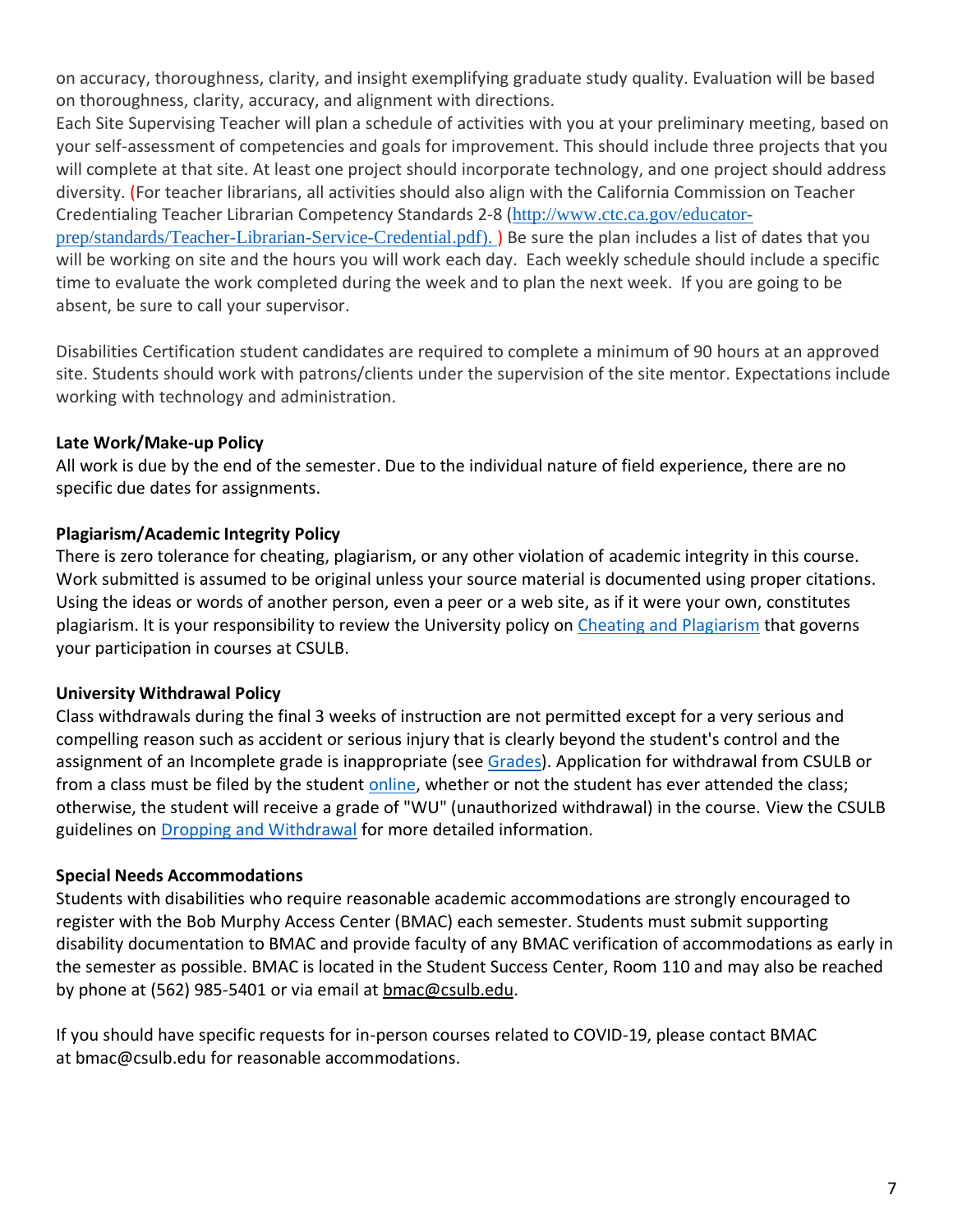### **College of Education Expectations for Professional Conduct**

Professional conduct and ethical dispositions are expected of all CED students at all stages of program participation including: advising, coursework, clinical/field practice, and extra-curricular activities in face-toface, hybrid and online/virtual learning environments.

According to the [CSULB-CED Student Professional Conduct Policy,](https://www.csulb.edu/sites/default/files/u48211/final-ced_student_professional_conduct_policy-1-2021.pdf) CED students are expected to:

- 1. Act to benefit all individuals and communities by promoting the physical and psychological safety of others. Do no harm.
- 2. Abide by the mission, policies, procedures, safety regulations, and standards of professionalism of partnering institutions (e.g., schools, clinics, colleges, community organizations) when engaged in clinical or field practice.
- 3. Demonstrate cultural competence and responsiveness in honoring and respecting multiple perspectives, identities, and lived experiences of others in diverse classroom and clinical settings.
- 4. Monitor professional integrity by engaging in self-reflective practice and acknowledging the consequences of one's own actions or inactions on others.
- 5. Maintain essential collegial behaviors and ethical obligations delineated in standards of professional practice by accrediting organizations and professional associations in one's field of practice, including but not limited to the California Commission on Teacher Credentialing and other associations noted in the appendices to this document.

All students are asked to sign an acknowledgement indicating their awareness of the above standards for professionalism. CED students also must adhere to CSULB's Rules and Regulations and student conduct codes enforced by the CSULB Office of Student Conduct & Ethical Development, as well as to college, department, and program policies. If deemed necessary, reports of discriminatory behaviors toward others based on age, culture, national origin, gender, ability, race, religion, or sexual orientation will be referred to the CSULB Office of Equity and Diversity. Observed forms of harassment in physical or digital form may require immediate referral to the CSULB Office of Student Conduct & Ethical Development. Claims of sexual harassment, discrimination, harassment, or retaliation will be reported immediately to the CSULB Office of Equity and Diversity.

## Additional Information

## **Sexual Assault, Rape, Dating/Domestic Violence and Stalking**

Title IX prohibits gender discrimination, including sexual harassment and sexual misconduct. If you have experienced sexual harassment, sexual assault, rape, dating/domestic violence, or stalking, the campus confidential Victim's Advocate is available to help. Jaqueline Urtez (e: [advocate@csulb.edu,](mailto:advocate@csulb.edu) p: (562) 985-2668) can provide **free** and **confidential** support, accommodations, and referrals for victims without having to report the assault to campus authorities. While students are welcome to discuss assaults with faculty, both faculty and teaching assistants are mandatory reporters who are required to report all incidents of sexual harassment/misconduct to the Title IX office for follow-up and possible investigation. Students who do wish to report the assault for possible investigation may contact the confidential victim's advocate, who can help them through the reporting process, or they can report the assault directly to the Title IX Office by completing an online reporting form at<https://www.csulb.edu/equity-diversity/title-ix> or contacting the Office of Equity & Diversity at [OED@csulb.edu.](mailto:OED@csulb.edu)

## **Student Support Services**

The Division of Student Affairs has prepared a helpful guide, [Student Resources During COVID-19.](https://rb.gy/ql7w8j) A full list of student support services is also available on the [Programs and Services](http://web.csulb.edu/divisions/students/programs.html) website. All units and programs are offering services, primarily in a virtual format; visit individual websites for up-to-date contact information.